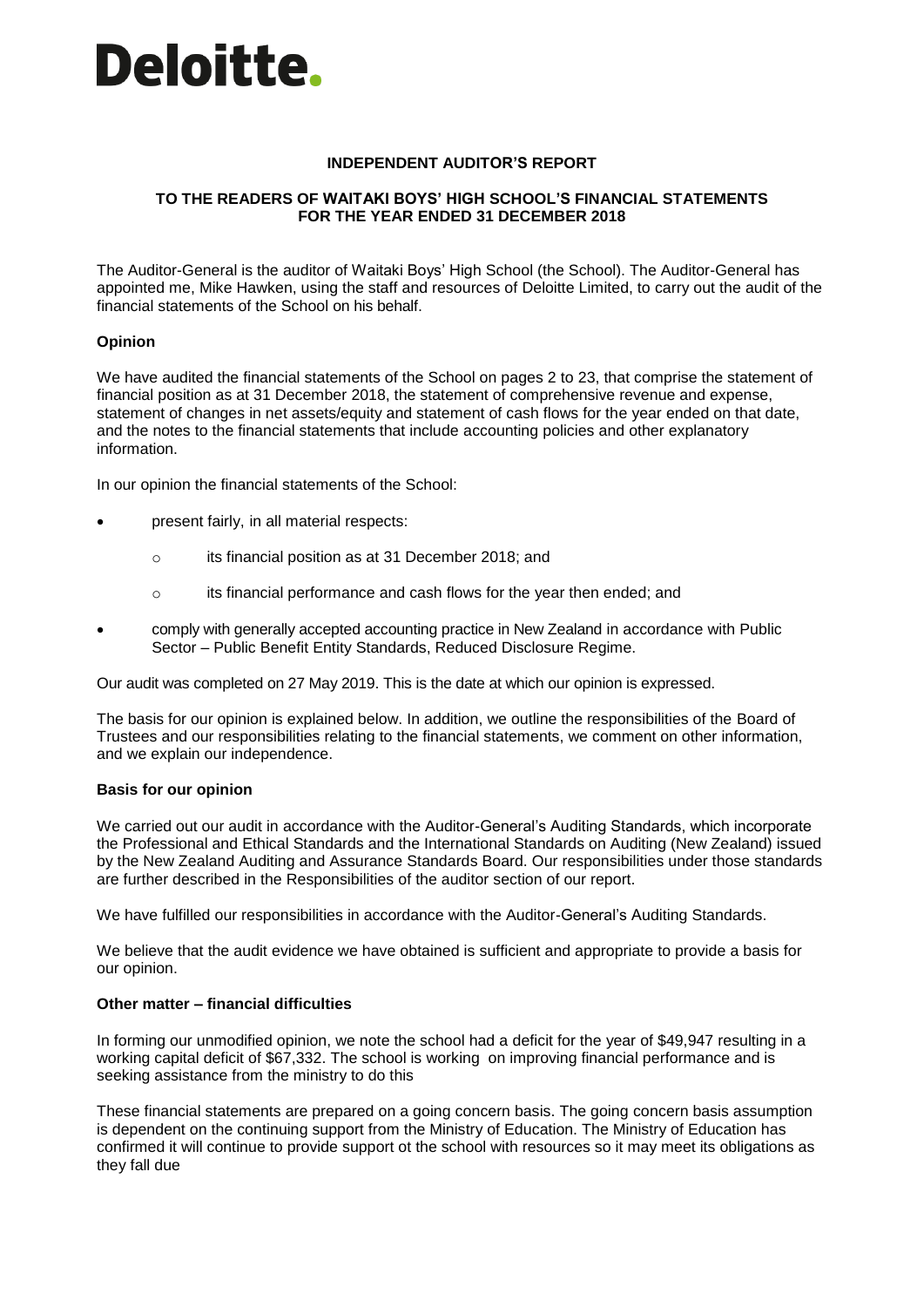# **Deloitte.**

### **Responsibilities of the Commissioner for the financial statements**

The Commissioner is responsible on behalf of the School for preparing financial statements that are fairly presented and that comply with generally accepted accounting practice in New Zealand. The Commissioner is responsible for such internal control as it determines is necessary to enable it to prepare financial statements that are free from material misstatement, whether due to fraud or error.

In preparing the financial statements, the Commissioner is responsible on behalf of the School for assessing the School's ability to continue as a going concern. The Commissioner is also responsible for disclosing, as applicable, matters related to going concern and using the going concern basis of accounting, unless there is an intention to close or merge the School, or there is no realistic alternative but to do so.

The Commissioner responsibilities arise from the Education Act 1989.

### **Responsibilities of the auditor for the audit of the financial statements**

Our objectives are to obtain reasonable assurance about whether the financial statements, as a whole, are free from material misstatement, whether due to fraud or error, and to issue an auditor's report that includes our opinion.

Reasonable assurance is a high level of assurance, but is not a guarantee that an audit carried out in accordance with the Auditor-General's Auditing Standards will always detect a material misstatement when it exists. Misstatements are differences or omissions of amounts or disclosures, and can arise from fraud or error. Misstatements are considered material if, individually or in the aggregate, they could reasonably be expected to influence the decisions of readers taken on the basis of these financial statements.

For the budget information reported in the financial statements, our procedures were limited to checking that the information agreed to the School's approved budget.

We did not evaluate the security and controls over the electronic publication of the financial statements.

As part of an audit in accordance with the Auditor-General's Auditing Standards, we exercise professional judgement and maintain professional scepticism throughout the audit. Also:

- We identify and assess the risks of material misstatement of the financial statements, whether due to fraud or error, design and perform audit procedures responsive to those risks, and obtain audit evidence that is sufficient and appropriate to provide a basis for our opinion. The risk of not detecting a material misstatement resulting from fraud is higher than for one resulting from error, as fraud may involve collusion, forgery, intentional omissions, misrepresentations, or the override of internal control.
- We obtain an understanding of internal control relevant to the audit in order to design audit procedures that are appropriate in the circumstances, but not for the purpose of expressing an opinion on the effectiveness of the School's internal control.
- We evaluate the appropriateness of accounting policies used and the reasonableness of accounting estimates and related disclosures made by the Board of Trustees.
- We conclude on the appropriateness of the use of the going concern basis of accounting by the Board of Trustees and, based on the audit evidence obtained, whether a material uncertainty exists related to events or conditions that may cast significant doubt on the School's ability to continue as a going concern. If we conclude that a material uncertainty exists, we are required to draw attention in our auditor's report to the related disclosures in the financial statements or, if such disclosures are inadequate, to modify our opinion. Our conclusions are based on the audit